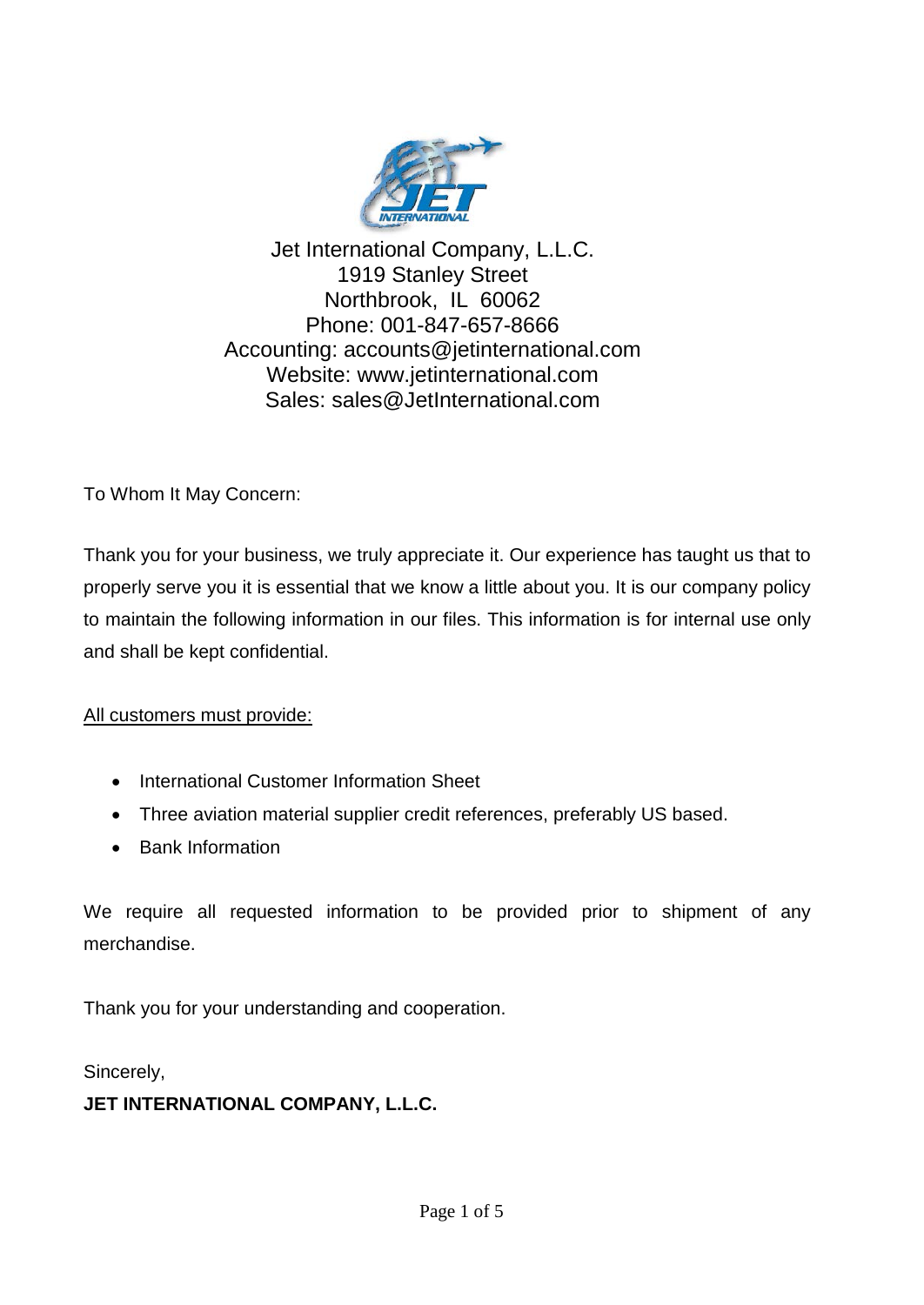# JET INTERNATIONAL COMPANY, L.L.C

# **International Customer Information Sheet**

Phone: 001-847-657-8666 Fax: 001-847-730-2204

# accounts@jetinternational.com

| Web-site<br><u> 1980 - Johann Barnett, fransk kongresu</u>                       |                                   |
|----------------------------------------------------------------------------------|-----------------------------------|
|                                                                                  |                                   |
|                                                                                  |                                   |
|                                                                                  |                                   |
|                                                                                  |                                   |
| Type of business :                                                               |                                   |
| [ ] Sole proprietorship [ ] Partnership [                                        | <b>Privately Held Corporation</b> |
| Public Corporation [ ] Government or military Owned or Operated<br>$\Box$        |                                   |
|                                                                                  |                                   |
| <b>Business Activity:</b>                                                        |                                   |
| Airline<br>Manufacturer [ ] Broker [ ]<br>L<br>$\mathbf{1}$<br>$\mathbf{r}$<br>1 | <b>Military Contractor</b>        |
| L                                                                                |                                   |
| $\mathbf{I}$                                                                     |                                   |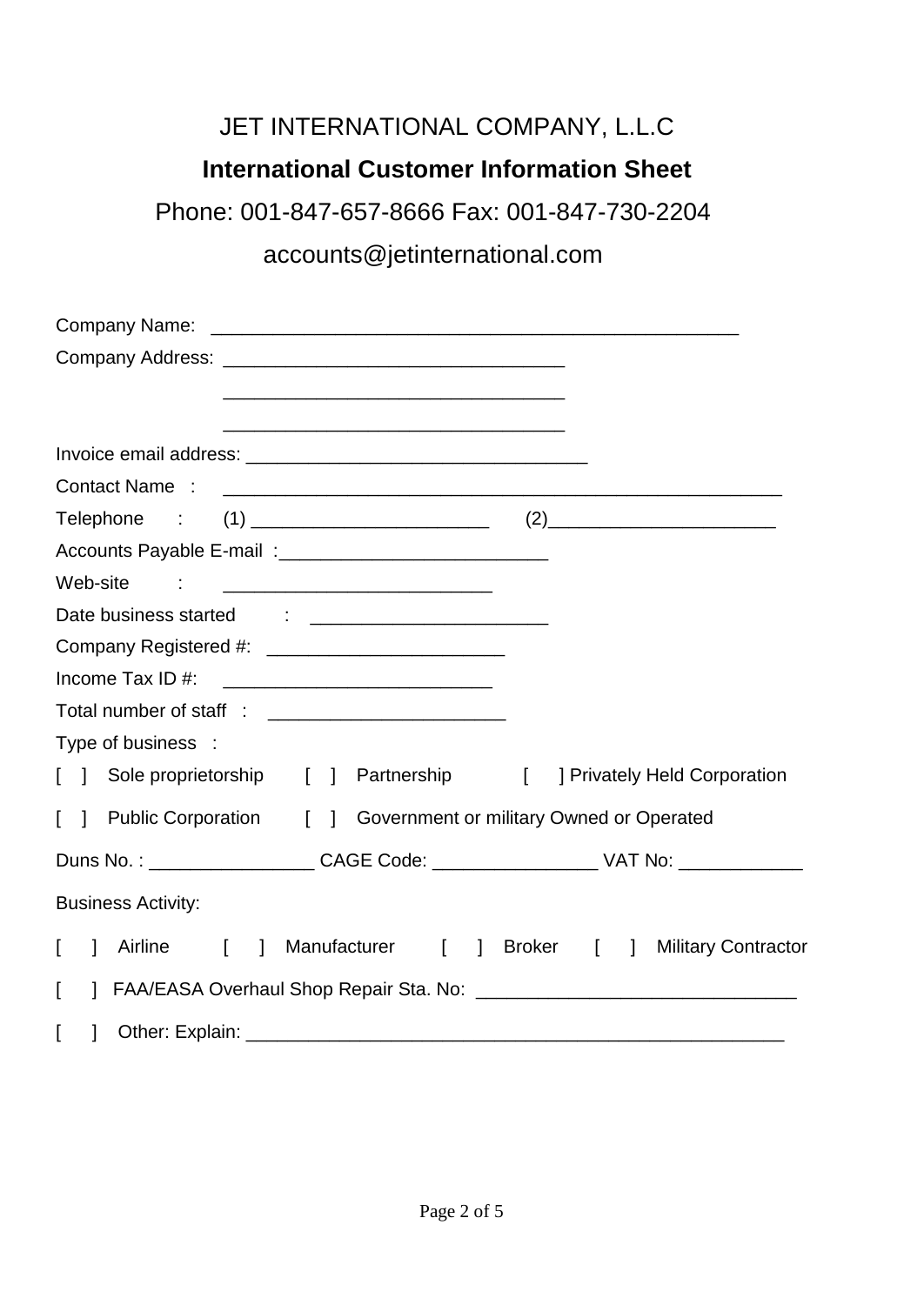#### **TRADE REFERENCES**

| Company Name (1):         | <u> 1989 - Johann John Stone, mars et al. 1989 - John Stone, mars et al. 1989 - John Stone, mars et al. 1989 - Joh</u>                                       |
|---------------------------|--------------------------------------------------------------------------------------------------------------------------------------------------------------|
| Mailing Address :         |                                                                                                                                                              |
| Phone No :                | <u> 1989 - Johann Stoff, amerikansk politiker (* 1908)</u><br>$(1)$ (1)                                                                                      |
| Fax No<br>$\sim 10^{-11}$ |                                                                                                                                                              |
| <b>Contact Person:</b>    |                                                                                                                                                              |
| Company Name (2):         | <u> 2000 - Jan James James Jan James James James James James James James James James James James James James Jam</u>                                         |
| Mailing Address :         |                                                                                                                                                              |
| Phone No :                | <u> 1989 - Johann John Stone, mars et al. 1989 - John Stone, mars et al. 1989 - John Stone, mars et al. 1989 - John Stone</u><br>$(1) \qquad (2) \qquad (2)$ |
| Fax No<br>$\sim 10^{-11}$ | <u> Alexandro de la contrada de la contrada de la contrada de la contrada de la contrada de la contrada de la con</u>                                        |
| <b>Contact Person:</b>    |                                                                                                                                                              |
| Company Name (3):         |                                                                                                                                                              |
| Mailing Address :         | <u> 1980 - Johann John Stone, mars eta bat eta bat eta bat eta bat ez arte eta bat ez arte eta bat ez arte ez a</u>                                          |
| Phone No :                | $(1)$ (2)                                                                                                                                                    |
| Fax No                    | Email:                                                                                                                                                       |
| <b>Contact Person:</b>    | Website: Website:                                                                                                                                            |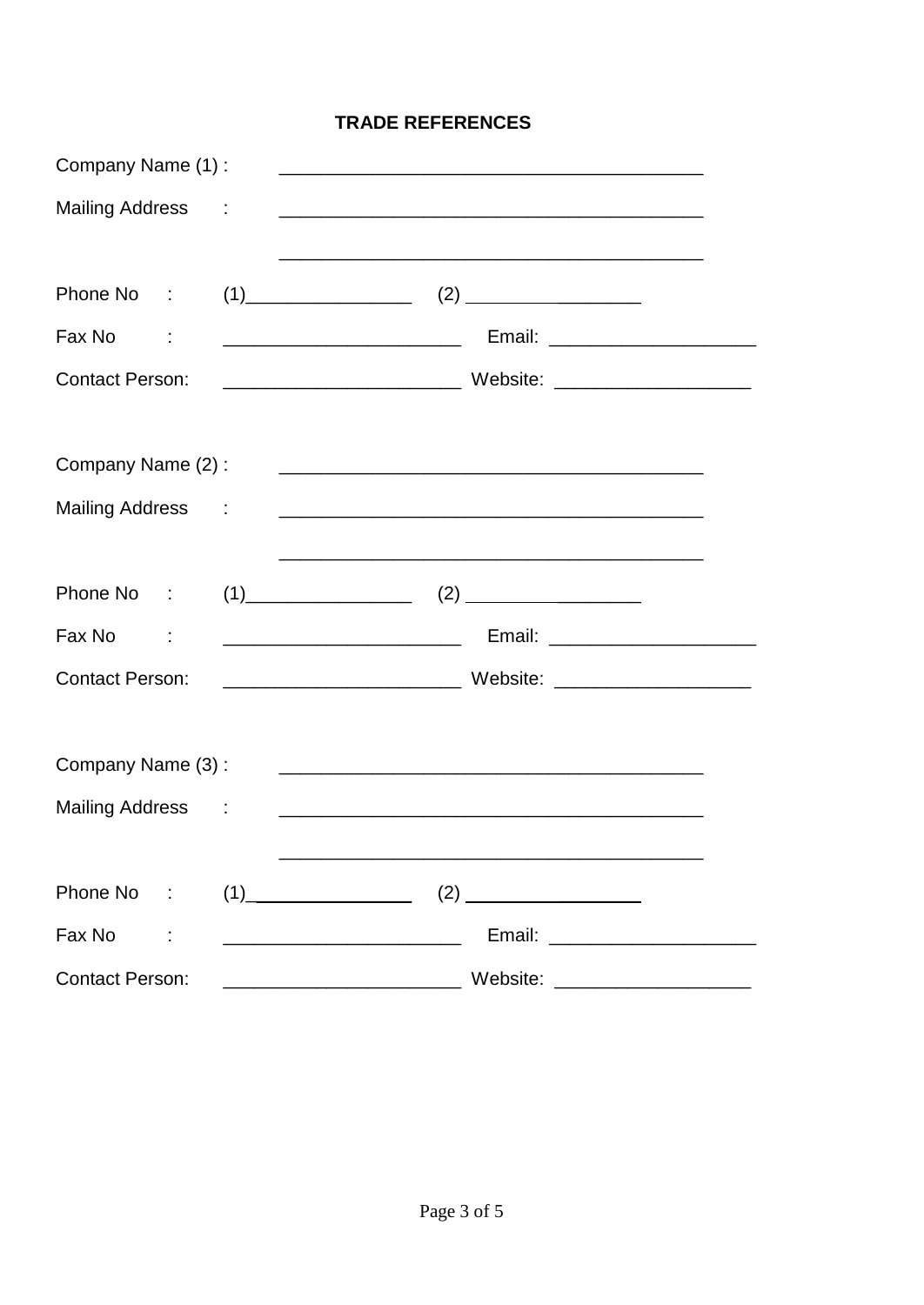### **BANK INFORMATION**

| <b>Bank Name</b>  |   |                                                           |  |
|-------------------|---|-----------------------------------------------------------|--|
| Address           |   | <u> 1989 - Andrea Andrewski, fransk politik (d. 1989)</u> |  |
|                   |   |                                                           |  |
| Phone No          | ÷ | (1)                                                       |  |
| Fax No            | ٠ |                                                           |  |
| Officer in charge | ÷ | <u> 1989 - Johann Barbara, martxa alemaniar a</u>         |  |
| Account No.       | ٠ |                                                           |  |
| <b>Swift Code</b> |   |                                                           |  |